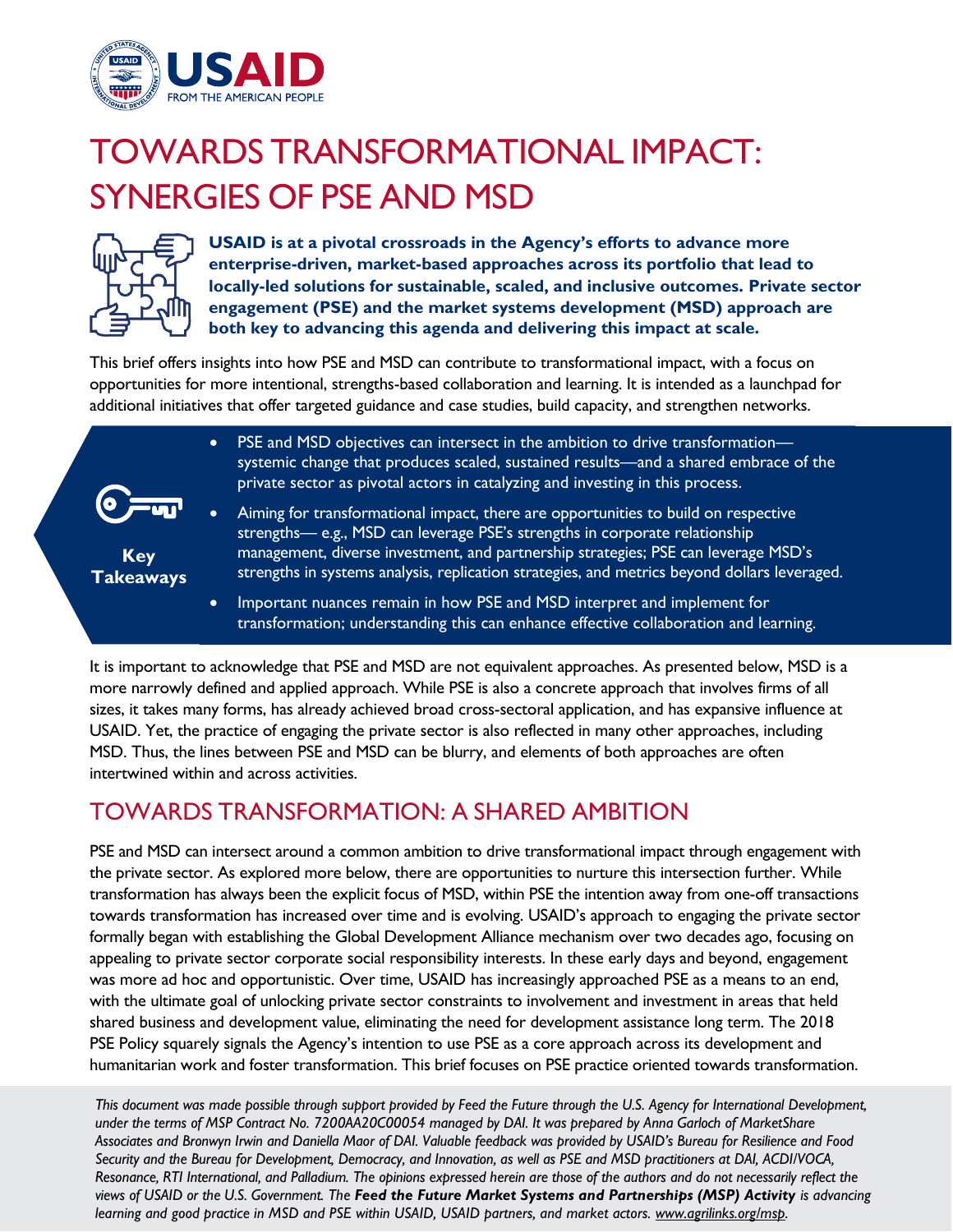#### *What exactly is meant by transformation?* This often-used term is rarely defined, often debated, and has different interpretations, but generally, qualities of transformation include the interrelated elements of **scale**, **sustainability**, **and**

### **systemic change**.

PSE and MSD share many common tactics to achieve transformational impact, including a focus on **shared value** where core business objectives align with development goals. This requires crafting a value proposition for change

#### Transformational Impact Is a Shared Priority for PSE and MSD

| <b>Scale</b>                                                                                                                                             | <b>Sustainability</b>                                                                                                                                                                                                 | <b>Systemic Change</b>                                                                                                                                                                     |
|----------------------------------------------------------------------------------------------------------------------------------------------------------|-----------------------------------------------------------------------------------------------------------------------------------------------------------------------------------------------------------------------|--------------------------------------------------------------------------------------------------------------------------------------------------------------------------------------------|
| How many benefit?<br>The relative size of<br>impact from an activity,<br>compared to other<br>activities & dollars<br>invested. A<br>subjective concept. | Will it last?<br>A system's ability to<br>produce valued results,<br>generate or attract needed<br>resources, & be resilient to<br>changing circumstantces.<br>(Adapted, USAID PSE:<br>Market-Based Approaches, 2021) | Are things fundamentally<br>different?<br>Deep shifts in a system's<br>underlying structure<br>(e.g., networks, organiza-<br>tion,) & predominant<br>behaviors of individuals<br>& groups. |

by leveraging aligned incentives of market actors, often through **co-creation and co-investment.**

Yet in diving deeper, there are also important nuanced distinctions between how PSE and MSD approach these qualities or elements of transformation. Understanding these nuances can be an essential foundation for discovering relative strengths, the focus of a latter section. The next section offers a brief overview of PSE and MSD and explores key features of each approach through the lens of the qualities PSE and MSD contribute to advancing transformation.

### PSE CONTRIBUTIONS TO TRANSFORMATION

As USAID's [PSE Policy](https://www.usaid.gov/sites/default/files/documents/1865/usaid_psepolicy_final.pdf) states, "**PSE is a strategic approach to planning and programming through which USAID consults, strategizes, aligns, collaborates, and implements with the private sector for greater scale, sustainability, and effectiveness of development or humanitarian outcomes**." PSE aims to channel enterprise resources, expertise, technology, and influence to address development or humanitarian problems. PSE leverages USAID's convening power, relationships, and technical know-how to cocreate market-oriented solutions with private sector partners, generating shared value. Useful PSE tactics that can contribute to transformation include:

- *Generating alignment* on engagement objectives, partner roles, resource contributions, and activities through effective co-creation during the partnership design phase.
- *Fostering good relationship health* to build trust and willingness to work through challenging situations together, which increases the likelihood of achieving results.
- *Conducting strategic opportunity identification* so that USAID is working with partners, or a coalition of partners, most likely to drive systemic impact and focus on the most strategic activities.
- **•** Determining USAID's role is additional before deciding to engage in order to justify that the partner could not carry out the initiative without USAID's support and complementary strengths.
- *Leveraging the influence of power brokers within the market system* to attract and facilitate private investments that will bring sustained benefits to target populations.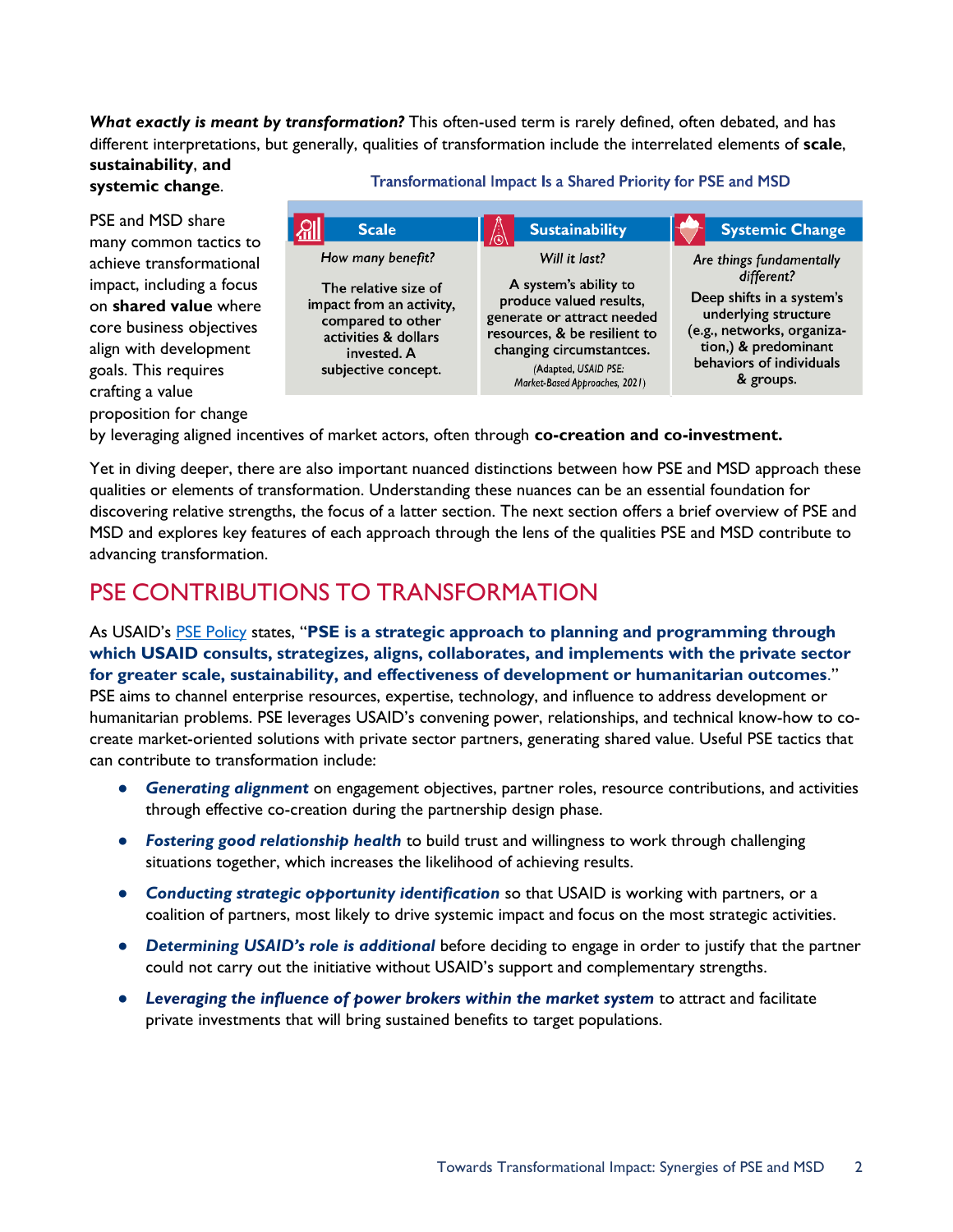#### **Table 1: PSE's Relationship to the Elements of Transformational Change**

| <b>Elements of</b><br><b>Transformation</b>                           | <b>PSE</b>                                                                                                                                                                                                                                                                                                                                                                                                                                                                                                                                                                                                                                                          |
|-----------------------------------------------------------------------|---------------------------------------------------------------------------------------------------------------------------------------------------------------------------------------------------------------------------------------------------------------------------------------------------------------------------------------------------------------------------------------------------------------------------------------------------------------------------------------------------------------------------------------------------------------------------------------------------------------------------------------------------------------------|
| <b>Scale</b><br>How many benefit?                                     | In PSE, scale is often achieved through the significant influence that partner firms have on<br>their supply/marketing chains or partners in the pre-competitive space. Scale is often<br>assessed as a measure of the number of actors (e.g., firms, suppliers, and consumers)<br>that benefit from the intervention with a firm or group of firms at the end of USAID's<br>involvement or from industry-level changes (e.g., sourcing standards and child labor)<br>achieved through multi-stakeholder alliances.                                                                                                                                                 |
| <b>Sustainability</b><br>Will it last?                                | In PSE, sustainability hinges upon effectively linking business success-growth, profitability,<br>and risk mitigation—with substantiated benefits to target populations, such as new markets<br>for small and medium enterprises or increased farmer incomes. Successful partnerships<br>will result in business practices or investments continuing beyond USAID's<br>support, with sustained benefit accruing to target populations and the<br>economy. For examples and lessons learned on sustainability in private sector partnerships, see<br><b>USAID's Enduring Results Study 3.0.</b>                                                                      |
| <b>Systemic</b><br><b>Change</b><br>Is it fundamentally<br>different? | Strategic engagement can shine a light on systemic factors that constrain private sector<br>involvement and investment. While acknowledged as good practice, the explicit focus on<br>systemic change is not yet as widely adopted in PSE; it is currently more common in multi-<br>stakeholder alliances. By identifying the leverage points within a system, USAID as a neutral<br>broker can help to align interests and to build coalitions between the private sector,<br>government, and civil society. Coordinated action among market actors can pave the way<br>for the private sector to take on new system functions while advancing commercial success. |

For more on [PSE](https://www.usaid.gov/sites/default/files/documents/1865/usaid_psepolicy_final.pdf), see USAID's PSE [Policy,](https://www.usaid.gov/sites/default/files/documents/1865/usaid_psepolicy_final.pdf) [Partnerships in Agricultural Value Chains,](https://agrilinks.org/sites/default/files/2017_partnerships_guide.pdf) PSE in Fragile and [Conflict-Affected Situations](https://www.marketlinks.org/resources/primer-private-sector-engagement-fragile-and-conflict-affected-situations) Primer, insights on [Multi-Stakeholder Initiatives,](https://www.usaid.gov/documents/multi-stakeholder-initiatives-private-sector) and dozens of PSE [examples.](https://usaid-pse.exposure.co/?page=1)

# MSD CONTRIBUTIONS TO TRANSFORMATION

The goal of the MSD approach is to catalyze more competitive, inclusive, and resilient market systems. To do this, practitioners use a systems lens to "**engage with local market actors (both businesses and governments) as partners to bring about enduring changes in incentives, rules, norms, or supporting functions of the system. When this works, the impact is more likely to achieve both scale and sustainability**."<sup>1</sup> The MSD approach integrates:

● *A strategy that targets root causes* (instead of symptoms) of low competitiveness, inclusion, and resilience, is informed by iterative analysis that embraces diverse perspectives, and identifies areas of leverage that allow investments to have outsized development impacts.

<sup>&</sup>lt;sup>1</sup> Osorio-Cortes L. & Albu M. The results achieved by programmes that use the market systems approach: a narrative synthesis of current evidence. BEAM Exchange, 2021. Accessed from [https://beamexchange.org/resources/1543/.](https://beamexchange.org/resources/1543/)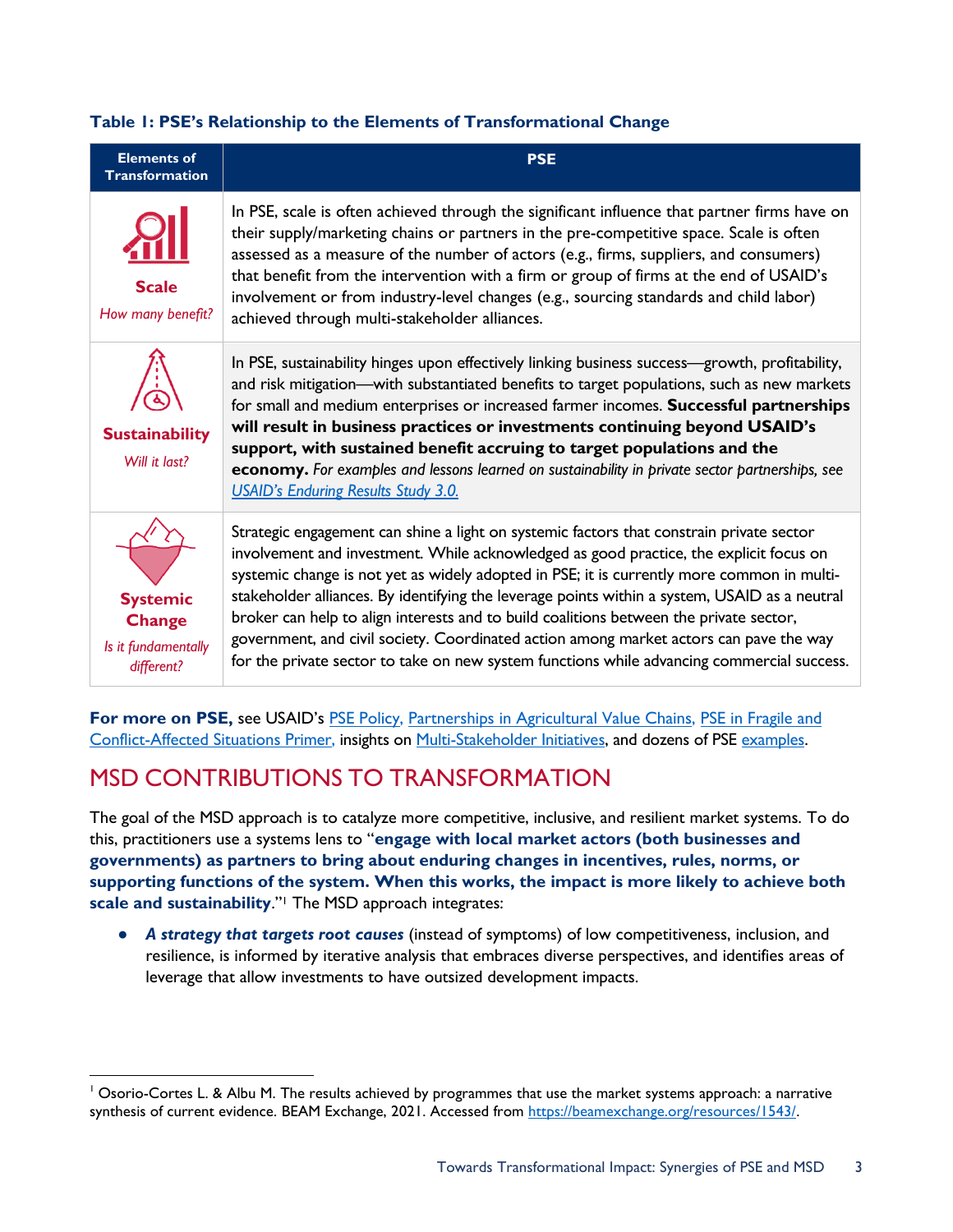- *Facilitation tactics that work with and through* stakeholders with permanent roles in the market and leverage their incentive, capacity, and influence to catalyze positive change in behaviors, minimizing an activity's direct delivery of services.
- *An emphasis on adaptive management and monitoring, evaluation, and learning (MEL)* to test new models, take action under uncertainty, learn and adapt quickly, and embrace [complexity-aware MEL.](https://usaidlearninglab.org/library/complexity-aware-monitoring-discussion-note-brief)

### **Table 2: MSD's Relationship to the Elements of Transformational Change**

| <b>Elements of</b><br><b>Transformation</b>                           | <b>MSD</b>                                                                                                                                                                                                                                                                                                                                                                                                                                                                                                                                                                                                                                                                                                                    |
|-----------------------------------------------------------------------|-------------------------------------------------------------------------------------------------------------------------------------------------------------------------------------------------------------------------------------------------------------------------------------------------------------------------------------------------------------------------------------------------------------------------------------------------------------------------------------------------------------------------------------------------------------------------------------------------------------------------------------------------------------------------------------------------------------------------------|
| <b>Scale</b><br>How many benefit?                                     | In MSD, scale tends to be assessed proportionally-for example, of all the input suppliers<br>in the market, what percent have adopted an improved customer-centric business model<br>and how many farmers in a region are benefitting? Is this approaching a tipping point<br>threshold for change across the industry?<br>MSD embraces many pathways to scale, including actively seeking to spur a competitive<br>market response by other firms by supporting a demonstration effect and amplifying<br>positive behaviors and successes. For more, see Reconsidering the Concept of Scale in<br>Market Systems Development, which explores scaling strategies through systemic change.                                     |
| <b>Sustainability</b><br>Will it last?                                | Like PSE, sustainability in MSD can be identified in the viability of a business model,<br>indications of additional co-investment, and continued engagement. There is also a strong<br>linkage to stakeholder ownership in driving and iterating change, consistent with the core<br>MSD principle of facilitation. Sustainability is achieved by working through market actors<br>rather than taking a direct role, planning for exit strategies from the outset, and focusing on<br>strengthening capacities at the systems level to respond to new opportunities and risks.<br>MSD takes a patient approach to achieve results, reducing risks that gains are temporary.                                                  |
| <b>Systemic</b><br><b>Change</b><br>Is it fundamentally<br>different? | Systemic change is an explicit focus in MSD. Sustained, scaled outcomes (e.g., increased<br>incomes, firm and industry growth, employment, and women's access to services) are<br>viewed as most achievable through strategies that target shifts in the underlying network<br>structure (e.g., how a market is organized and the diversity and connectivity of players<br>within it) and business and social norms. MSD's emphasis on adaptation and learning is<br>strongly linked to the complexity of systems and how they change. As A Pragmatic<br>Approach to Assessing Systemic Change explores through practical examples, MSD regularly<br>employs a diverse, ever-growing set of tools to monitor systemic change. |

For more on MSD, see [USAID's Inclusive Market Systems Framework](https://www.marketlinks.org/sites/default/files/resource/files/Market_Systems_Framework.pdf), several short animations on the [approach,](https://beamexchange.org/market-systems/video/) and [implementation examples.](https://beamexchange.org/practice/snapshots/)

# FROM ASPIRATION TO ACTUALIZATION: BUILDING ON RELATIVE STRENGTHS TO DRIVE TRANSFORMATION

As both PSE and MSD approaches advance their aspirations of achieving transformational impacts with greater consistency, there are opportunities to leverage the strengths of each approach. The figure below highlights a number of these opportunities or pieces of the transformation puzzle. It does not suggest merging two approaches into one, but rather a more intentional exchange of tactics, modalities, and learning to advance the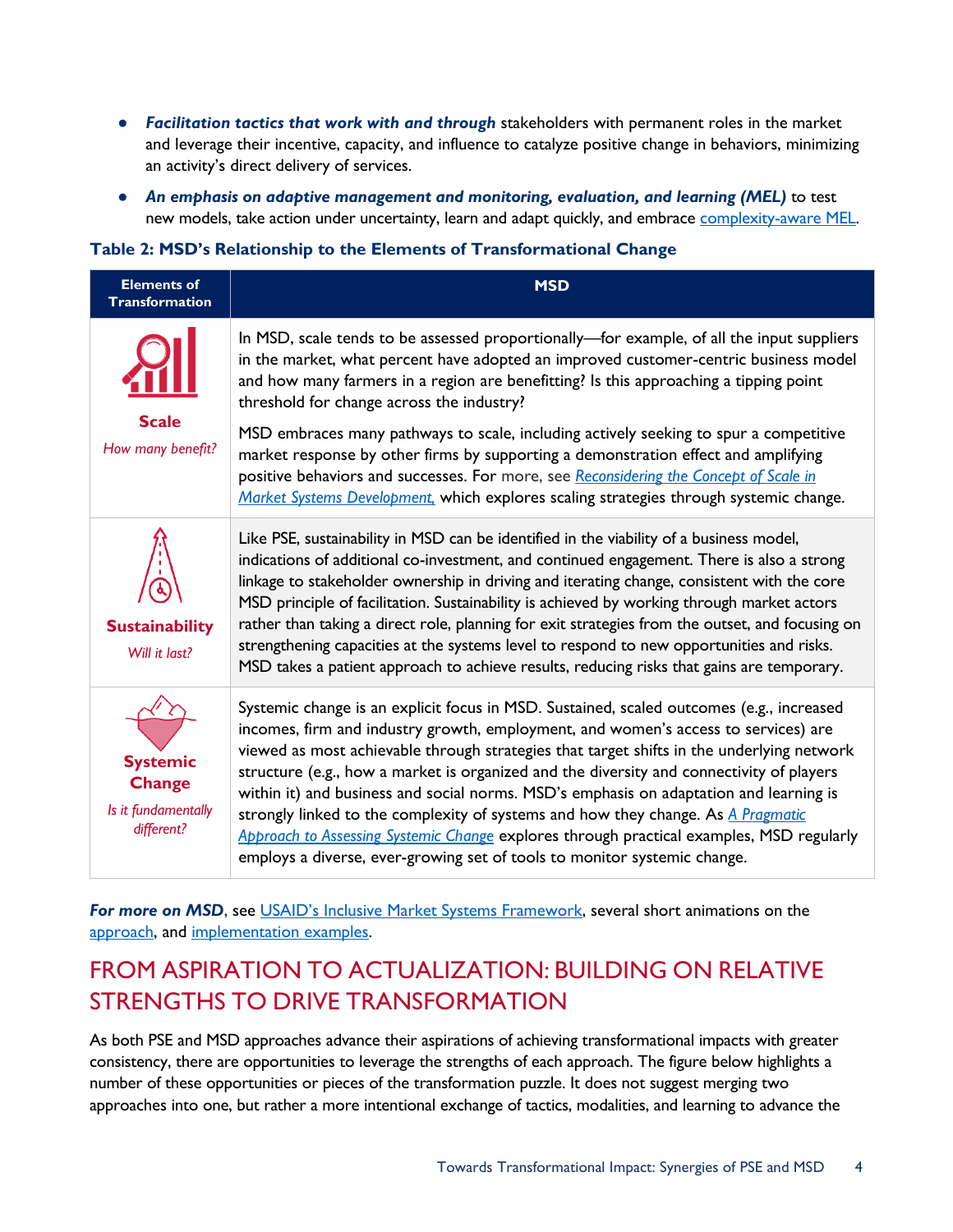ambition and opportunity that both PSE and MSD approaches offer to facilitate transformational impact. The goal is for each approach to internalize the appropriate strengths of the other to the point where they are shared strengths. Several examples follow as illustrative starting points.

### **Getting to Transformational**

### A Strengths-Based View of Opportunities for Intentional Learning Between MSD and PSE

The purpose of this visual is not to suggest a merging of two approaches into one, rather the purpose is to highlight opportunities for intentional learning and exchange that can advance both the ambition and opportunity of both approaches to facilitate transformational change.



*For example*, embracing PSE's robust, diverse menu of catalytic investment and partnering strategies, corporate relationship management tactics, and access to multinational corporations and industry leaders can help MSD programs enhance and right-size more sophisticated partnerships. Building upon PSE's business acumen and ability to foster trust and overall [relationship health](https://www.devex.com/news/usaid-s-partnership-health-5-lessons-from-the-private-sector-88565) among private and development partners can help MSD practitioners better speak commercial language to understand root causes, align incentives and draw in a wider range of vested stakeholders that can be leveraged as part of a systems change effort.

Likewise, MSD has a range of market system diagnostic resources that can be adapted to deepen the systemic focus of the strategic opportunity identification process that grounds many PSE efforts. In addition, MSD programs typically utilize diverse methods to [monitor and assess](https://www.marketlinks.org/resources/guidelines-monitoring-evaluation-and-learning-market-systems-development) a range of outcomes at the firm, target population, and system level, which can support PSE priorities to move beyond measuring dollars leveraged. Another MSD strength is the differentiated approach to inclusion, [with a particular emphasis on](https://agrilinks.org/sites/default/files/media/file/Visualization%20on%20gender%20and%20youth%20in%20market%20systems.pdf) women, and tools for making the business case, finding shared value, practical partnership activities, and links to empowerment. The growing attention to gender-lens investment is an emerging, exciting space of shared growth.